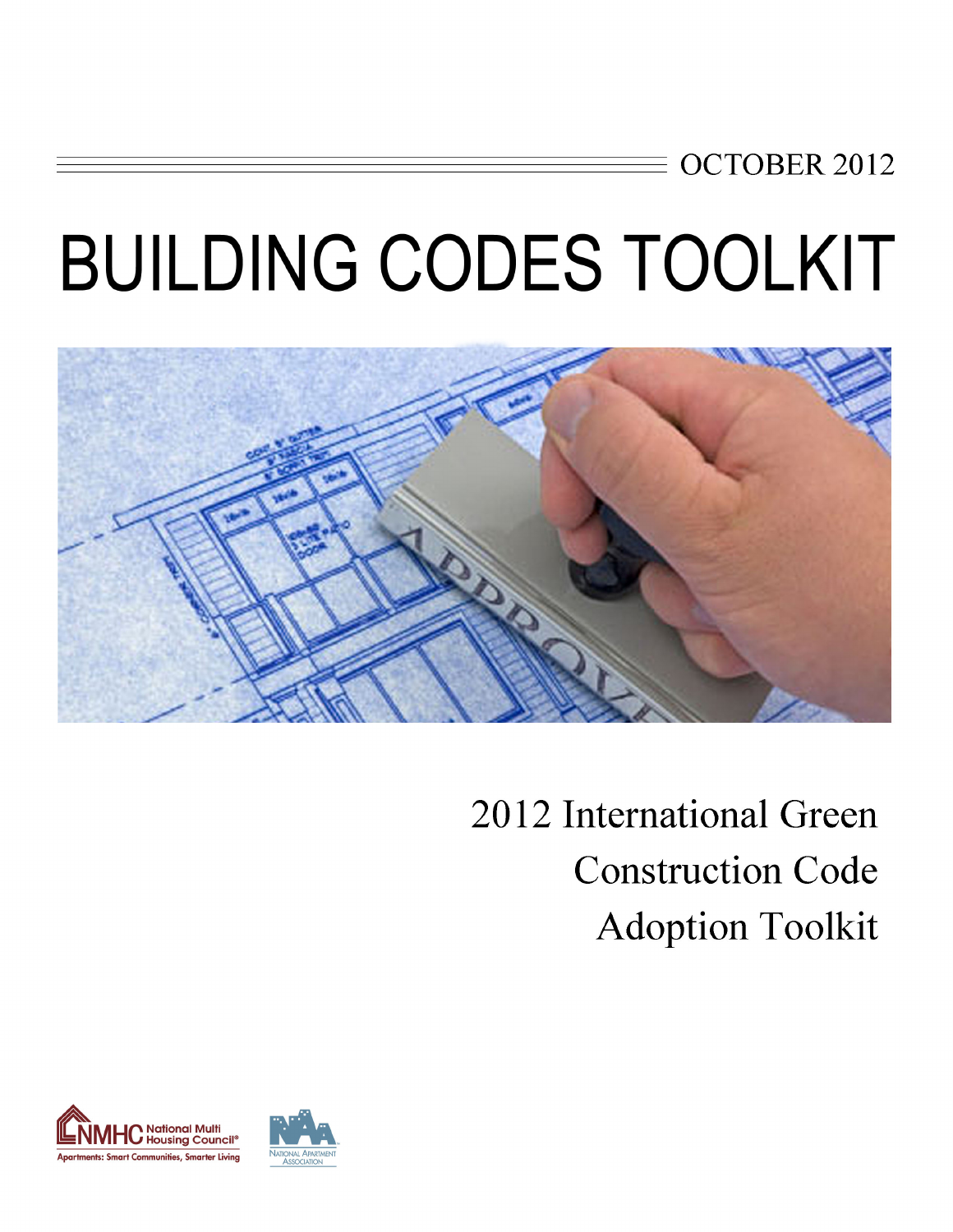### **2012 INTERNATIONAL GREEN CONSTRUCTION CODE ADOPTION TOOLKIT OCTOBER** 2012

Apartment properties face new challenges as federal, state and local governments implement sustainability initiatives and seek to incorporate green building mandates into building codes. The National Multi Housing Council and the National Apartment Association (NMHC/NAA) support cost‐effective and technologically feasi‐ ble improvements to building environmental performance. However, changes to code and standard requirements must address the specific needs of residential occupancies, including the continued affordability and availability of new apartment homes.

Many states and hundreds of individual localities have adopted green building measures, ranging from incen‐ tive programs to mandatory building standards. These jurisdictional initiatives generally utilize nonstandardized, green building metrics developed by various private‐sector organizations. To address the grow‐ ing need for uniform green building criteria, however, the International Code Council (ICC) developed the In‐ ternational Green Construction Code (IgCC), the first model code for green buildings, including multifamily properties.

This document is designed to assist code officials and apartment industry representatives as jurisdictions con‐ sider adoption of green building guidelines – particularly the 2012 IgCC. While the ICC codes serve as the basis for most state and local building codes, they are not in effect or enforceable until adopted by a state or local jurisdiction. Accordingly, state and local governments may adopt the IgCC in whole, in part or amend the model provisions to accommodate specific regional conditions. Therefore, this guidance includes specific rec‐ ommendations for the adoption of the 2012 IgCC to accommodate the unique characteristics of multifamily properties.

#### **Key Considerations for Adoption of Green Initiatives and the 2012 IgCC:**

- **1) Support Voluntary Adoption of the National Green Building Standard (NGBS).** NMHC/NAA support green building and the voluntary use of the NGBS. The NGBS provides robust green building criteria specifically tailored to the residential sector. For apartment properties, it is the best tool available for use as a voluntary green building compliance metric used in conjunction with tax benefits, loans, grants and other incentive programs. The NGBS is an important program for the multifamily sector, as it is the only green building standard addressing all residential properties and developed with input from the apartment industry.
- **2) Support Reference to the NGBS in All Green Building Codes and Standards.** NMHC/NAA members should be aware of any actions to adopt the IgCC in their jurisdictions and support a full multifamily exemption. Policymakers must understand that any form of green building mandates will create new costs and design considerations that could undermine the affordability and availability of new and renovated housing. Where a jurisdiction elects to extend the IgCC to multifamily properties, it is im‐ portant that the alternative compliance option allowing apartment firms to follow the NGBS is maintained in the adopted version.
- **3) Monitor ASHRAE Standard 189.1.** Members should also be mindful of attempts to adopt ASHRAE Standard 189.1 in their jurisdictions. ASHRAE 189.1 can be adopted as a standalone document or as a compliance option under the IgCC. Apartment firms and industry advocates communicating with poli‐ cymakers should reinforce the message that the NGBS is a residential-focused green standard and is therefore the most appropriate green building metric for all multifamily construction.

2012 Int'l Green Construction Code Adoption Toolkit: Prepared by NMHC Building Codes Initiative Page | 1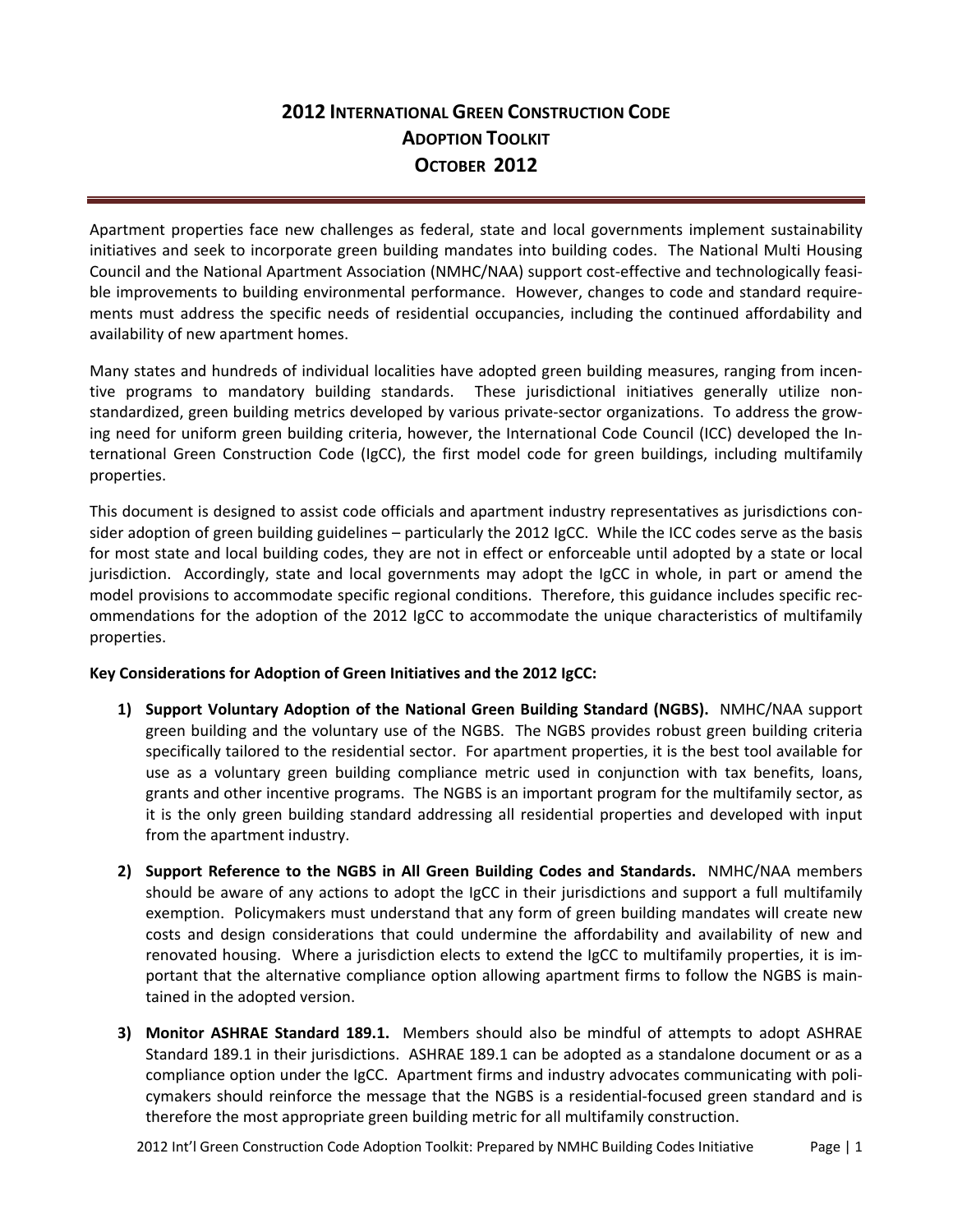#### **The 2012 IgCC**

Published in March 2012, the IgCC is designed to be compatible with the widely adopted ICC family of codes and standards. The IgCC provides comprehensive requirements for the environmental design and performance of buildings, including land development, material selection, energy and water efficiency, and indoor air quality. Of concern, although the IgCC was originally envisioned as an introductory green building code, the final IgCC includes aggressive design and construction requirements that could prove costly and technically challenging for apartment properties.

In addition, the IgCC's structure significantly deviates from that of the prevalent green building programs currently being used. Green building programs typically follow a point-based system that allows builders to select from an array of green building practices to meet individual project needs. Instead, the IgCC requires local code officials to identify the mandatory compliance provisions at the time of code adoption. In addition to restricting the code's flexibility, this unusual level of customization means that firms operating in multiple re‐ gions may face significantly different compliance requirements between jurisdictions.

The IgCC may also be particularly challenging for multifamily construction, as residential buildings were originally excluded from the code's scope. Since uncertainty about the code's reach into the residential sector con‐ tinued throughout the development process, the IgCC was formed without sufficient input from the apartment industry.

While the IgCC as published clarifies the code's residential scope, it provides for significantly different treatment of low- and high-rise apartment buildings. High-rise multifamily buildings (five or more stories in height) are automatically included within the scope of the IgCC, while low-rise multifamily buildings are exempt from the baseline code. Instead, the code leaves the treatment of low-rise residential buildings to the discretion of individual localities. The IgCC offers jurisdictions the option of extending the code to all residential construc‐ tion during the adoption process.

Of importance to apartment firms, multifamily buildings may comply with the IgCC using the NGBS – the only green building standard specifically designed for all residential properties, including low- and high-rise apartments, mixed‐use and renovations.

#### **National Green Building Standard – ICC 700**

The NGBS provides apartment firms with uniform guidance on green building practices and was designed as an alternative to non‐standardized green rating systems, such as the U.S. Green Building Council's LEED program. Developed with significant input from multifamily stakeholders, the NGBS addresses the diversity of multifamily construction types and does not differentiate between low‐ and high‐rise properties.

Compliance with the NGBS is based on a combination of mandatory elements and a point‐based system. Points are allotted for green building practices in six different areas: site development; water conservation; material resource efficiency; energy efficiency; indoor air quality; and operations and maintenance. While a threshold number of points must be earned in each category, users are free to select the practices that are most meaningful and cost‐effective for their projects.

Revision of the 2008 edition of the NGBS began in November 2010 and is now in its final stages. Publication of the updated NGBS is expected in late 2012 or early 2013.